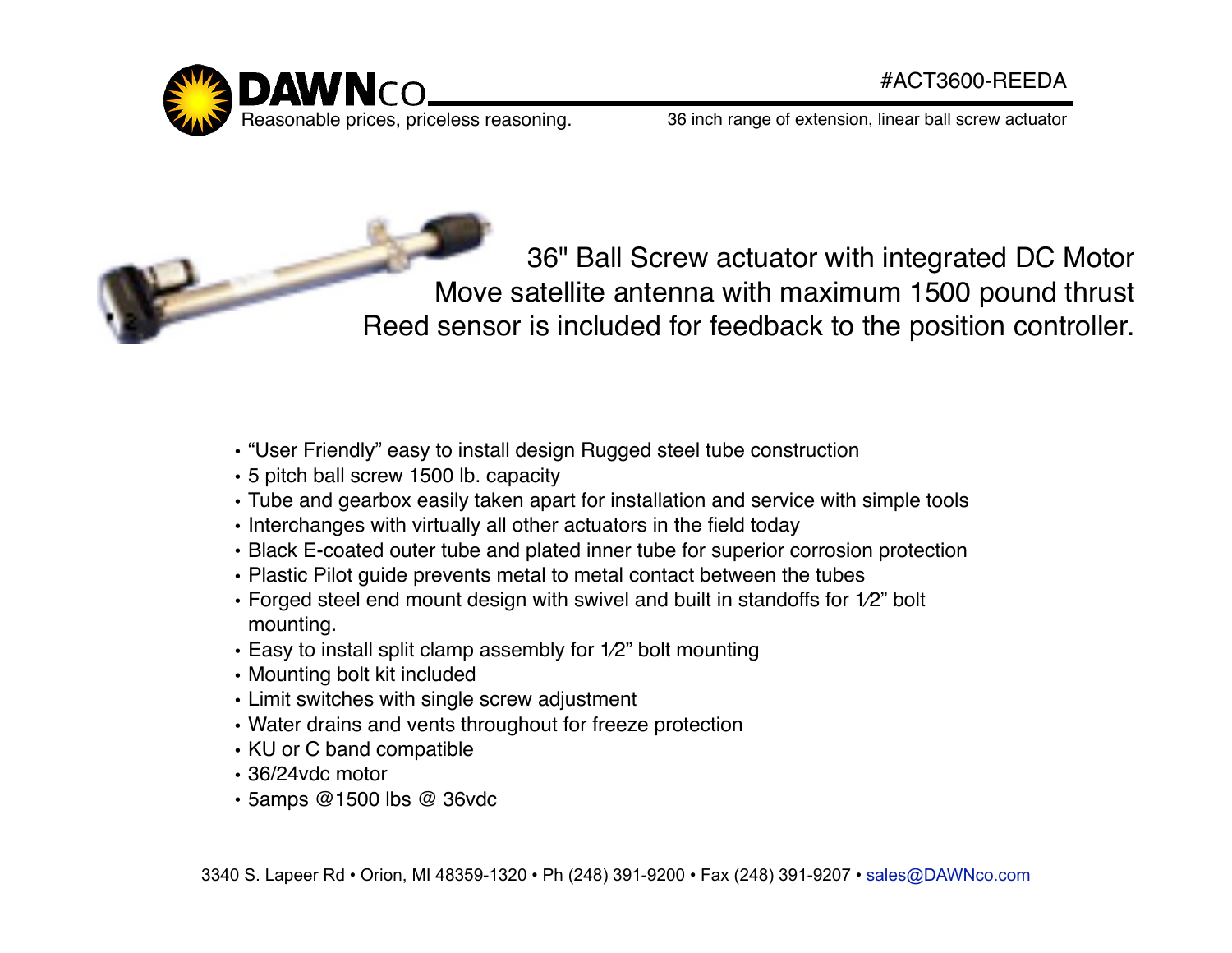

Model No: ACT3600-REEDA

Reasonable prices, priceless reasoning. Linear ball screw actuator arm and motor used to move satellite antennas into proper alignment



3340 S. Lapeer Rd • Orion, MI 48359-1320 • Ph (248) 391-9200 • Fax (248) 391-9207 • sales@DAWNco.com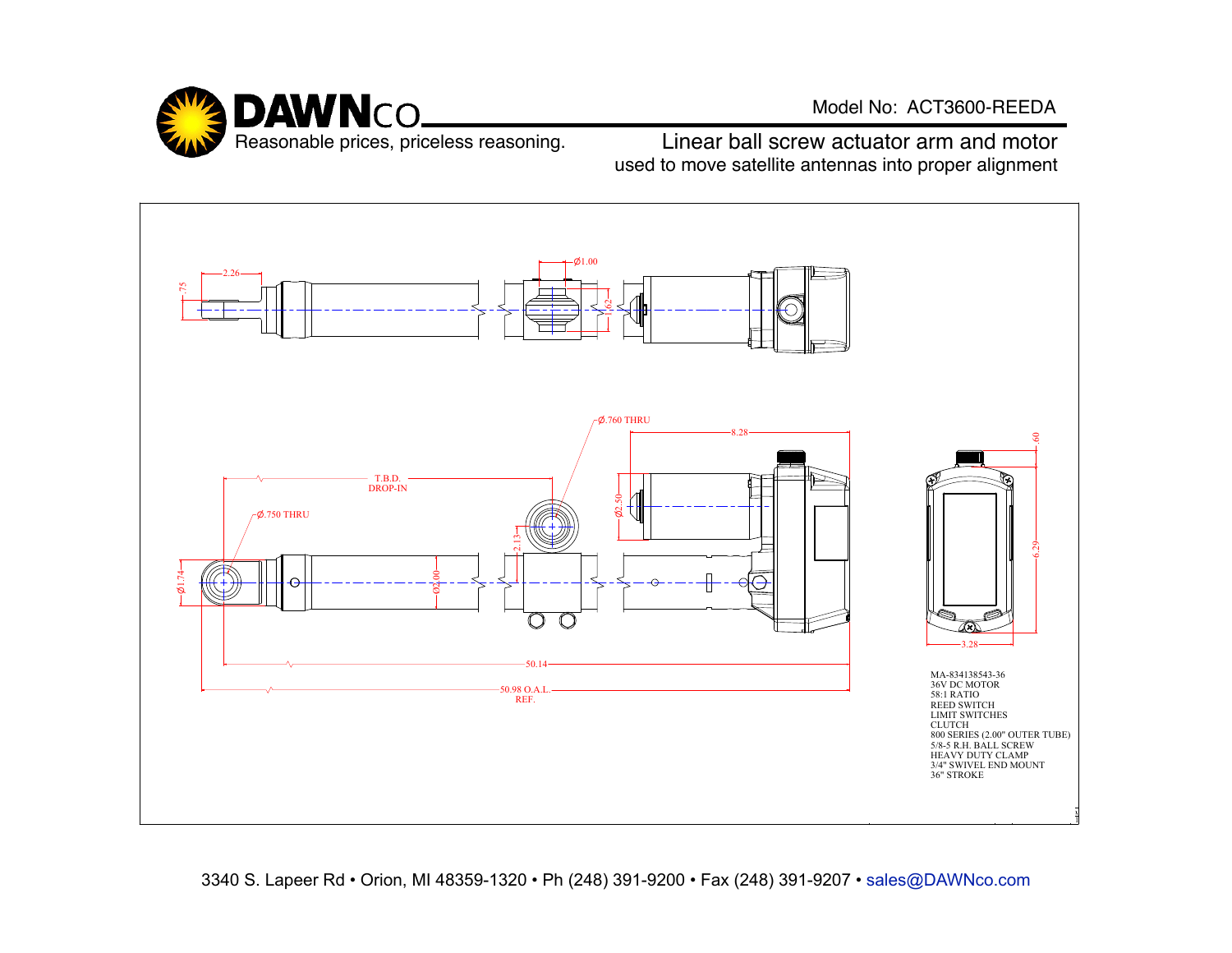# SENSOR OPTIONS



|                                                                                                                                                                   | BLDC WIRING   |             |
|-------------------------------------------------------------------------------------------------------------------------------------------------------------------|---------------|-------------|
| PHASE A<br><b>YELLOW</b><br>PHASE B<br>PHASE C<br><b>BLACK</b><br>RED<br>*NOTE: WHEN TWO WIRES<br>OF SAME COLOR ARE<br>AVAILABLE USE LARGER<br>AVG WIRE FOR MOTOR | Wire Color    | Description |
|                                                                                                                                                                   | *RED          | HALL+vdc    |
|                                                                                                                                                                   | BLUE          | HALL A      |
|                                                                                                                                                                   | GREEN         | HALL B      |
|                                                                                                                                                                   | WHITE         | HALL C      |
|                                                                                                                                                                   | <b>*BLACK</b> | HALL-vdc    |
|                                                                                                                                                                   | YELLOW        | PHASE A     |
|                                                                                                                                                                   | ∗RED          | PHASE<br>B  |
|                                                                                                                                                                   | ∗BLACK        | PHASE C     |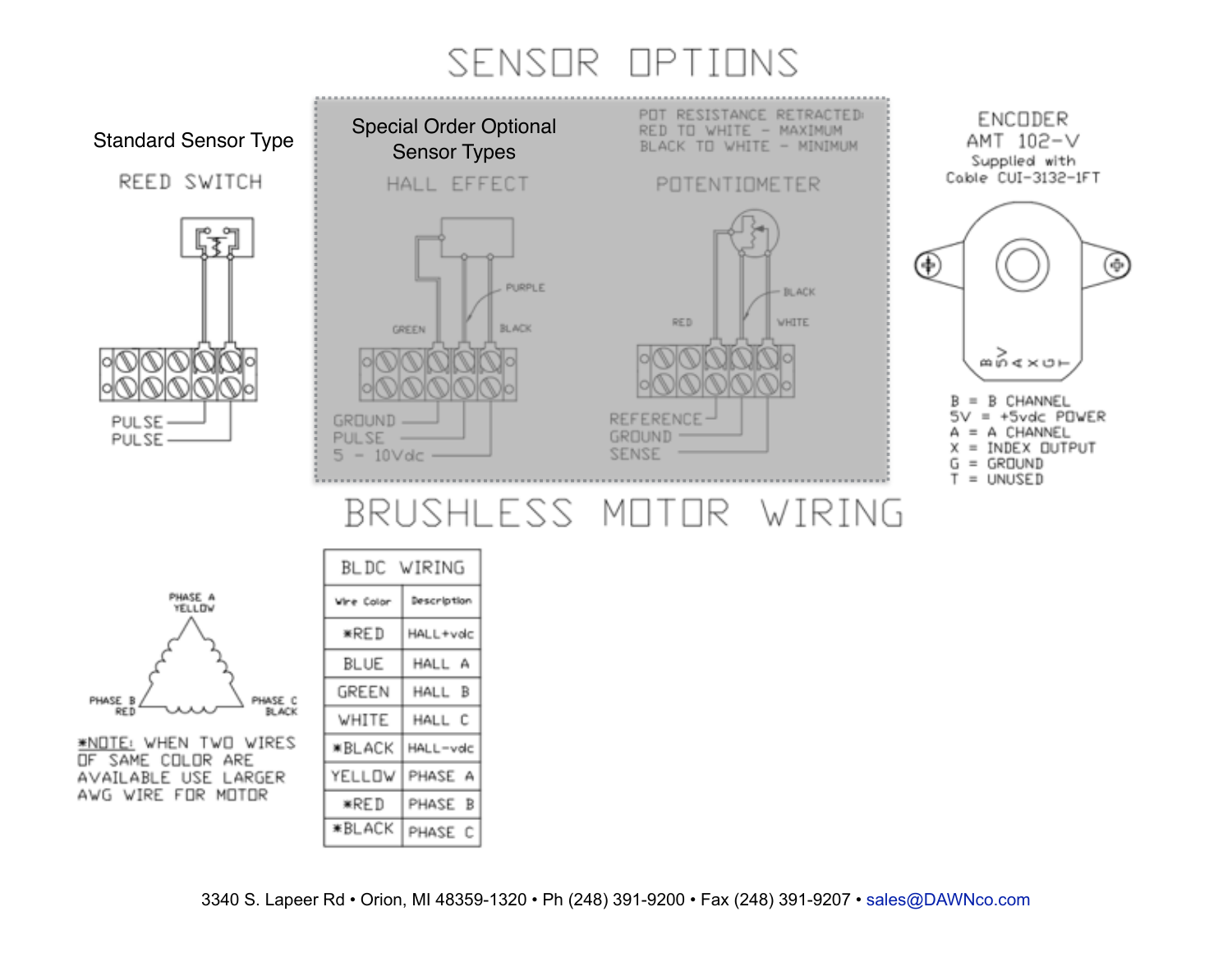



3340 S. Lapeer Rd • Orion, MI 48359-1320 • Ph (248) 391-9200 • Fax (248) 391-9207 • sales@DAWNco.com